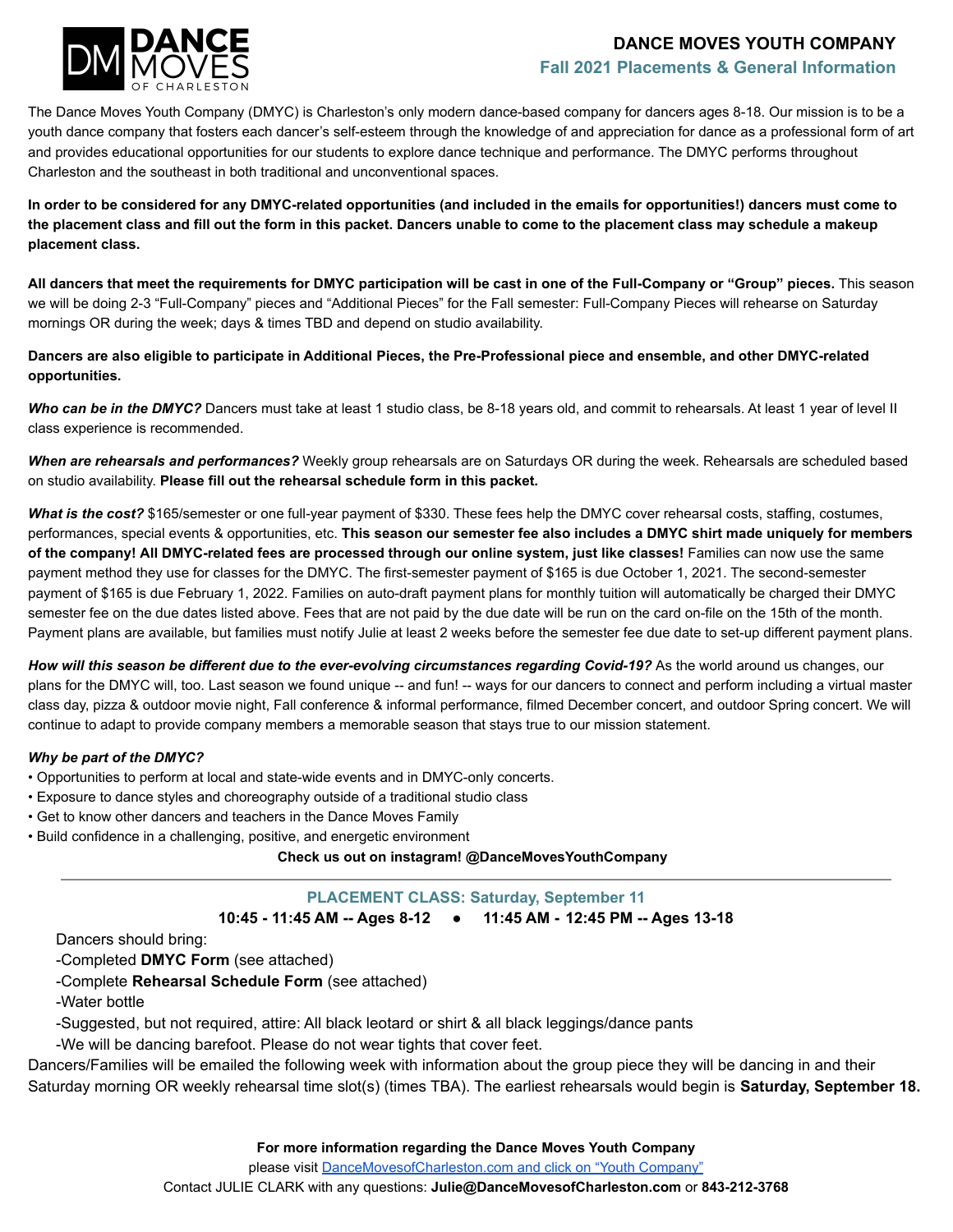# **2021-22 Season Form & Agreement**

### **Complete this form and bring it with you to the placement class.**

Welcome to the TENTH season of the Dance Moves Youth Company! We are excited to share our love of learning, dancing, and performing with our wonderful Dance Moves students and their families. As a member and participant of this program, we ask that you review the following "Youth Company Placement Class Form & Agreement" with your parents and families.

DMYC Dancers...

- Take at least one studio technique class each week.
- Arrive on time (or early!) to all classes, rehearsals, and performances.
- Know that learning choreography and being "performance ready" take time and practice. Advance notice of absences is necessary and greatly appreciated; dancers should miss NO MORE THAN 2 *weekly* REHEARSALS PER SEMESTER. Late arrival or early departure from condensed (longer) rehearsals should be avoided and may result in a dancer not being cast in sections of the piece.
- Wear black leotard or fitted dance top, capri-length black leggings, and secured hair to all rehearsals.
- Wear/bring the following to each performance:
	- Solid black leotard, straps should be thin and easily hidden under other costume pieces. NO extra details (ie flowers, lace, cutouts, rhinestones, etc.)
	- Solid black capri-length leggings, NO extra details (lace, mesh, cut outs, bows, etc)

 $\overline{\phantom{a}}$  , and the contribution of the contribution of the contribution of the contribution of the contribution of the contribution of the contribution of the contribution of the contribution of the contribution of the

 $\frac{1}{2}$  ,  $\frac{1}{2}$  ,  $\frac{1}{2}$  ,  $\frac{1}{2}$  ,  $\frac{1}{2}$  ,  $\frac{1}{2}$  ,  $\frac{1}{2}$  ,  $\frac{1}{2}$  ,  $\frac{1}{2}$  ,  $\frac{1}{2}$  ,  $\frac{1}{2}$  ,  $\frac{1}{2}$  ,  $\frac{1}{2}$  ,  $\frac{1}{2}$  ,  $\frac{1}{2}$  ,  $\frac{1}{2}$  ,  $\frac{1}{2}$  ,  $\frac{1}{2}$  ,  $\frac{1$ 

○ Hair pulled neatly off face, secured back in a bun or ponytail with hairspray, gel, and/or bobby pins

As a Dance Moves Youth Company Member, I will do my best to be on time and attend all rehearsals and performances in the 2021-22 season. I understand that I am an important part of our dance company, and my presence and timeliness **impact my own growth as a dancer as well as my fellow company members.**

Student Signature **Student Student Student Name Printed** 

Parent Signature **Parent Name Printed** 

All communication related to the DMYC for our 2021-22 season will be done using the email addresses and phone **numbers we have on file for each family's account.** If your dancer would like to receive DMYC emails please write their email below:

Dancer Email: **Example 20** and 20 and 20 and 20 and 20 and 20 and 20 and 20 and 20 and 20 and 20 and 20 and 20 and 20 and 20 and 20 and 20 and 20 and 20 and 20 and 20 and 20 and 20 and 20 and 20 and 20 and 20 and 20 and 20